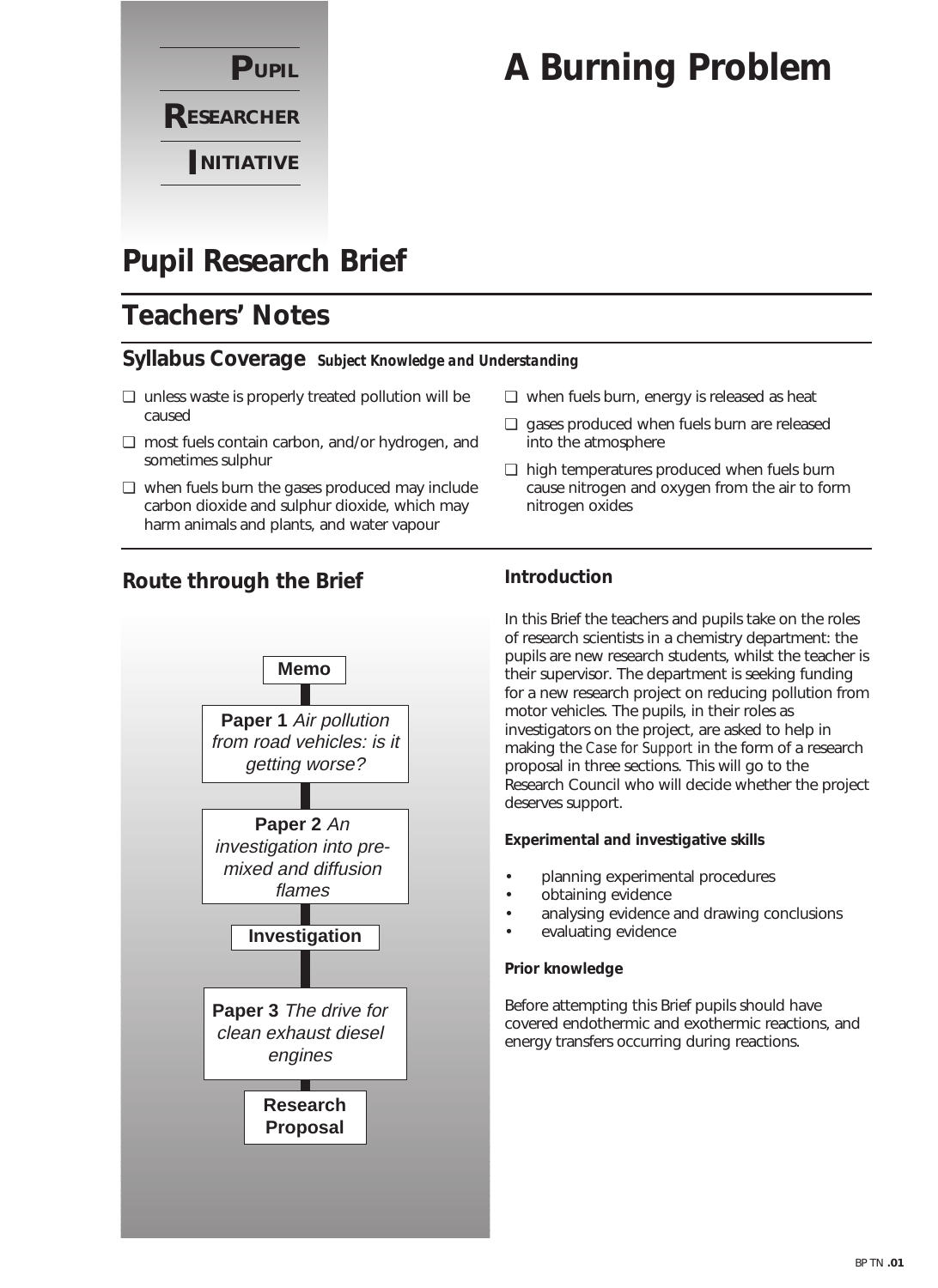## **Teachers' Notes continued**

### **Running the Brief**

#### **Pupil grouping**

Pupils could work in a number of groupings during this Brief. Suggestions are:

| Initial briefing | whole class; teacher<br>introduces the topic                                                            |
|------------------|---------------------------------------------------------------------------------------------------------|
| Memo             | individuals or small groups<br>of $2$ or $3$                                                            |
| Paper 1          | groups of 2 or 3                                                                                        |
| Paper 2          | groups of 2 or 3                                                                                        |
| Paper 3          | groups of 2 or 3                                                                                        |
| Communication -  | compilation of research<br>proposal in small groups<br>and whole class discussion<br>of work (optional) |

#### **Timing**

The unit should take 3-5 hours of classroom time to teach. This will depend on the time spent on the investigation. Some of the work could be done as homework.

#### **Activities**

Pupils should be issued with the **Study Guide**, which provides them with a summary of what they should produce as they work through the Brief. It can also be used as a checklist so that they can monitor their own progress.

The aim of the work is to produce a **research proposal** for the Research Council which is set out in three sections. These are described in the **memo.** 

The memo requires the pupils to work their way through the three papers in order. The papers are from fictitious journals, and have some cross referencing between them reflecting the nature of real research papers. The Research Director has written notes on the papers which suggest things the research team should do. Pupils could keep track of which sections they have completed using the Study Guide.

**Paper 1** outlines the issues concerning air pollution caused by burning fuels. A number of pollutants are described. The research team are directed to look at three of them in more detail using a *jigsaw* technique. This requires each team member to work on one pollutant, and then each member contributes their work to the team to produce an overall summary. They are also directed towards the section on particulates, which is the main interest of the Research Director, who has published work on this before (Paper 2). Health related issues are also emphasised. Work done on Paper 1 allows the team to write Section 1 of the research proposal.

**Paper 2** outlines some of the previous work on particulates carried out by the Research Director. In order to provide information in the research proposal about the team's track record in the field, it is suggested that follow-up work is done on at least one aspect related to the Director's research described in the paper. The annotations by the Research Director suggest a number of possible activities (see *Investigation details* in these Teachers' Notes). The activities based on Paper 2 allow the team to write Section 2 of the research proposal.

**Paper 3** describes some of the possible ways forward for researchers in this area. The team are directed towards the idea that reducing the production of particulates, by improving the combustion process in engines, is the best way forward. The team need to consider what could be the focus of the proposed research, and to come up with a plan, possibly in the form of a flow chart (see memo). This makes up Section 3 of the research proposal. It is obviously not expected that the investigations suggested by the pupils for this section of the proposal should be carried out. This is an opportunity for the pupils to plan an investigation, with all the usual requirements to make knowledge-based predictions or hypotheses and to consider key variables, but in a context outside the limited environment of a school laboratory.

The research proposal could be presented as a written report, or be the basis of a research seminar, where each team presents its proposals to the whole class. All team members could be involved in deciding which proposal has the most merit, and therefore which one should be submitted to the Research Council for consideration.

#### **Investigation details**

Paper 2 requires the pupils to carry out their own investigations. Firstly pupils can find out more about the combustion process by producing a design for an experiment to collect the main products of combustion,  $CO<sub>2</sub>$  and H<sub>2</sub>0. They can also demonstrate that a diffusion flame (Bunsen with air